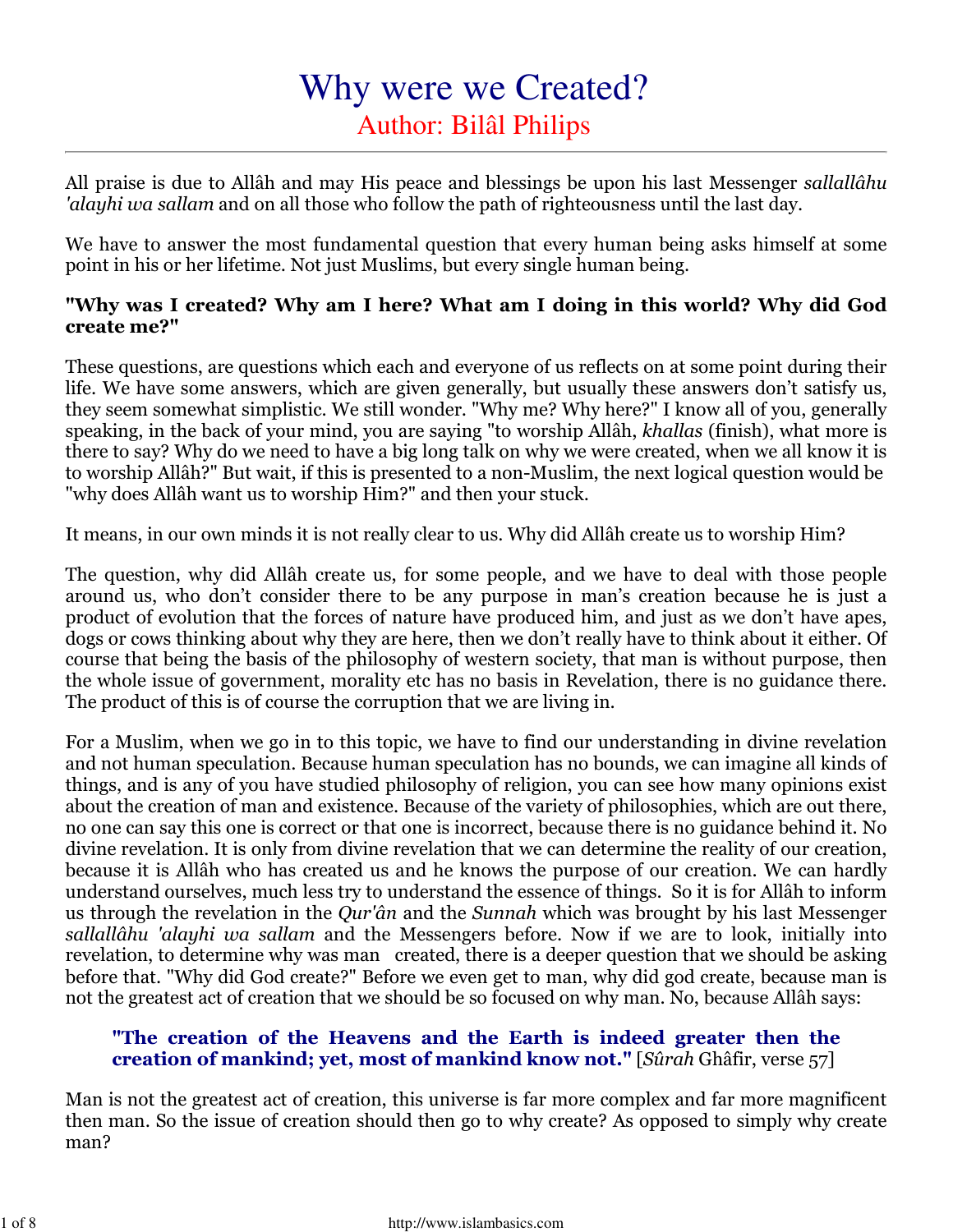Fundamentally, we can say that the creation is the natural consequence of the attribute of creator. Allâh is the creator. That is one of his attributes. That is what he has informed us. That being his attribute, the creator, the natural consequence or the product of this attribute is his creation.

A painter, if we are to draw a similitude on a lower level, who tells you that he is a painter, if you ask him where are his paintings and he replies I don't have any. What kind of painter is this? The concept of a painter who doesn't paint, there is some thing not quite gelling together here, of course Allâh is beyond this. But if we are to understand on the simplest level, the two go together. The perfection of a painter lies in his paintings. His quality and his ability to paint, is manifest in his paintings. And Allâh, beyond all that, as creator, this quality of creation is manifest in the creation itself. Allâh didn't create out of a need. No, the fact that he is the creator, is manifest in the creation.

Furthermore, consider the act of creation, this act, with regards to Allâh is unique. Though we use the term i.e. So and so created a table etc, actually it is in a limited sense. Human beings don't really create, they manipulate, because they can only "create" what already exists. When we make a chair or a table, we didn't create the wood, we had to take it from a tree, we didn't create the metal, which makes the screws etc, we had to melt down rocks and take the metal out. So we are not creating from nothing. We are manipulating things which Allâh has already created in to different shapes and forms which are useful to us. We call it "creation" but the real act of creation, is creation from nothing, and this is unique to Allâh alone.

This is a concept, which many people in ignorance, because they couldn't grasp the idea of creation from nothingness, it lead them to conclude that the world is Allâh. Those who say "inside of each and every atom is Allâh." And you have people, who call themselves Muslims saying this. Non-Muslims have said this before and there are Muslims who claim this. That Allâh is inside each and everything, because Allâh is the reality and everything else is fake in their interpretation. That means then, that the creation is Allâh, and Allâh is the creation. Very, very dangerous concept, which leads some of those who make this claim to say that you don't have to worship outside of yourself. Ibn Arabi, was famous for this statement, he is considered to be one of the saints, amongst the so called Sûfî religion. Ibn Arabi said "There is no need to worship one outside yourself, you are Allâh. It is sufficient to worship yourself." This is Shirk.

This concept of Allâh being within his creation, no distinction the creation and Allâh, it leads them to this shirk. Because they are unable to accept the uniqueness of Allâh's creation, they compare the act of creation by Allâh to human creation. That is, just as we manipulate, Allâh took pieces of himself and made the earth and the universe. Others will say that all human beings have inside of themselves Allâh, that there is a part of Allâh inside each and everyone of us. The whole essence, the purpose of life is for us to realize that we have part of Allâh inside of ourselves, remove the material blocks which keep us from Allâh and again become one with Allâh in what they call "fana". This is again a teaching of the Sûfî religion.

Becoming one with Allâh, returning back to Allâh in this sense. But this is in fact part of the teachings of shirk. Shaytân (Satan) has deluded man into this imagination. It is part of the belief of the Hindus. Nirvana, the concept that when you die, you are reborn again, and you move up in stages, each time, if you are a good boy or good girl, you go up higher and higher, until you get to the top. You know you have reached the peak, because when you die the next time you become one with the universal soul, Nirvana. That is the end of rebirth. So your whole purpose is to return and become one with God again. This is all, as I said, a product of the inability to understand the concept of creation from nothingness, which is unique to Allâh. Allâh says:

# "There is nothing like him, and he is the hearer and seer of all."

So when we try to interpret Allâh's creation like the way we create, then we have made Him like his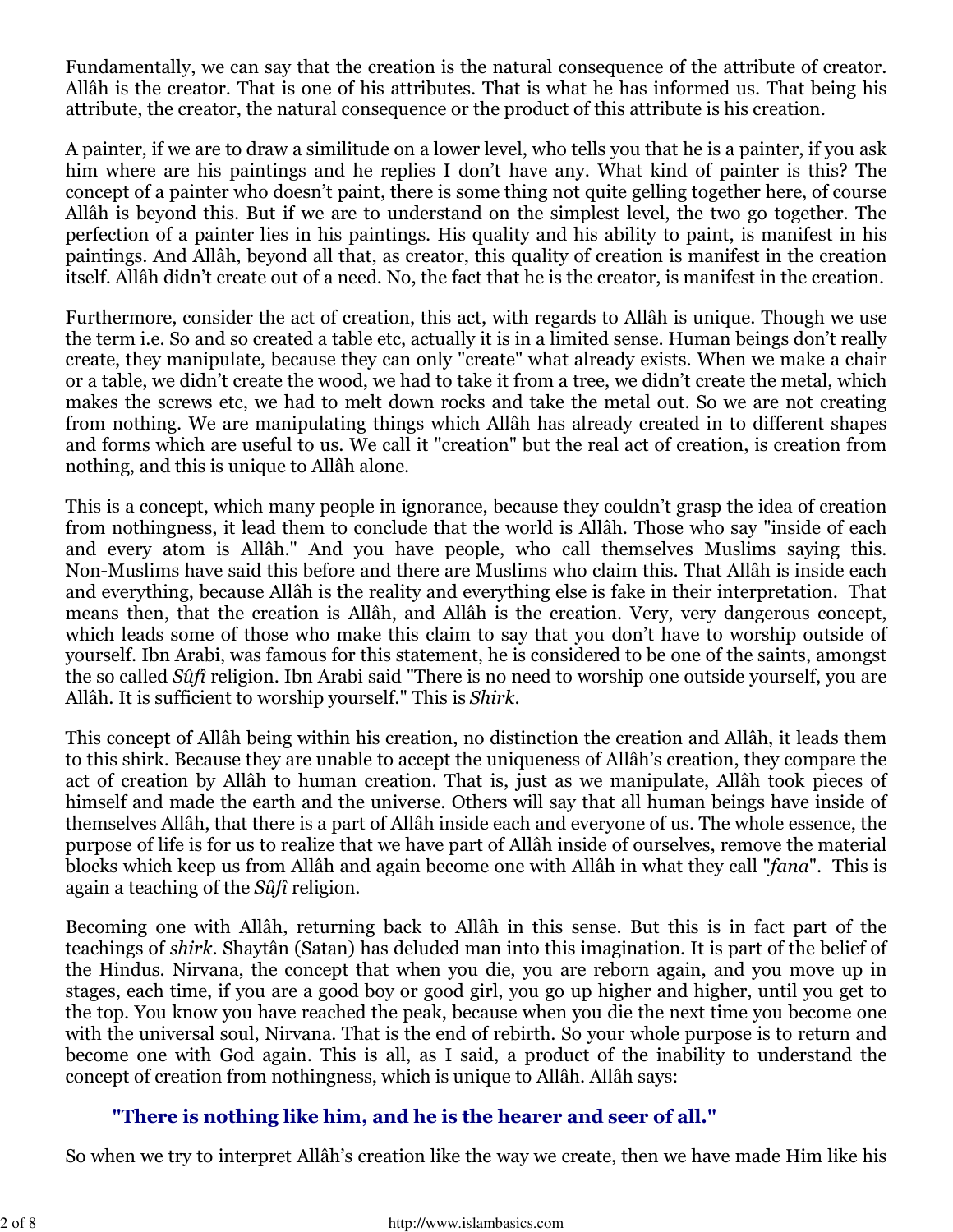creation and it leads us ultimately to those aspects of shirk which I have mentioned. This is quite common amongst the Muslim world today, because when you look into the various branches of the Suff religion, where they have prescribed various acts of purification, they call it *dhikr*, exercises to torture the body through spinning and dancing. What is the purpose of this? They will tell you, to liberate the soul from this earthly body and to achieve that state of "fana" or "itihâd", a variety of names they have for it.

It is this concept, which lead al-Hallaj, many centuries ago, when he was promoting this idea, and he was put before a panel of judges questioning these concepts, which he was expressing. When they asked him to recant, to take this stuff back, he stood up, opened up his cloak and said "There is nothing inside this cloak except Allâh". So they executed him. And of course, those in the Sûfî religion, they have stories that when they cut his head off, it rolled around saying "Allâh, Allâh, Allâhu Akbar etc". It might have, that is Shaytân may have entered and said these things, as happened with the calf of the Isrealites, when the Prophet Mûsa (Moses) let Egypt and the people, after crossing the red sea, had a desire to have a god that they could see, so they made a golden calf which they began to worship. This calf was saying "moo" like the calves do. This is what convinced them that this was the real thing. We know it wasn't the calf saying this. The evil jinn can enter the in to physical entities, make sounds and give these impressions. So there is no problem for us to say ok, maybe when they cut of al-Hallaj's head that it said these things, because this was part of a test. If we are clear in terms of creator and creation, this is no problem for us.

Allâh is the creator and everything besides Him is His creation, which He created from nothing. It is not Him, nor is He it. This is the pure concept as taught by the Prophet sallallâhu 'alayhi wa sallam, his companions, and the early generations of righteous scholars, the students of the companions and those who came after them. The best of generations. That is how they understood this matter. There was no confusion in their minds. It wasn't until Islâm spread to areas like Egypt, India and Persia, areas where the Christians had already gotten into deep philosophies, trying to explain how Jesus was a man and god at the same time. When they came in to Islâm they brought it with them. This is the reality. It is not something we should necessarily condemn them for or feel is unusual. It is natural, when a person reverts to Islâm, that they will carry with them what they believed before. What has been clarified for them, of the basic principles, they accept, and they reject things, which obviously contradict. But it doesn't mean that every last thought that they have, and everything that was wrong in their philosophies, ideology and concepts will be erased. They will carry these things in with them. This is why in the later part of the Prophet's sallallâhu 'alayhi wa sallam life, prior to his death, when he was coming back from one of the battles, his companions asked him to set aside a tree for them, that they could hang their weapons on, like the way the pagans would hang their weapons on trees, believing that when they hung the weapons, it became super-powerful, as if some power was coming from the tree, that their shields would now block steel and their swords would cut through the enemy. Some of the companions who had newly accepted Islâm, asked the Prophet sallallâhu 'alayhi wa sallam to designate one for them, a special one, an Islamic one. They understood that what the pagans had, this was wrong. These were the companions of the Prophet sallallâhu 'alayhi wa sallam and he had to clarify it for them. He said:

You are like the companions of Mûsâ who asked to have the calf built.

And he clarified for them that all of this is shirk and there is no place for it in Islâm. So if it could happen to some of the companions, then we cannot blame the generations who have come after them, who come into Islâm and carry with them some of their old ideas. What it is for us to do is to clarify.

So what we have in front of us then, is that Allâh created this universe out of nothing, and everything that is in it was created. For example: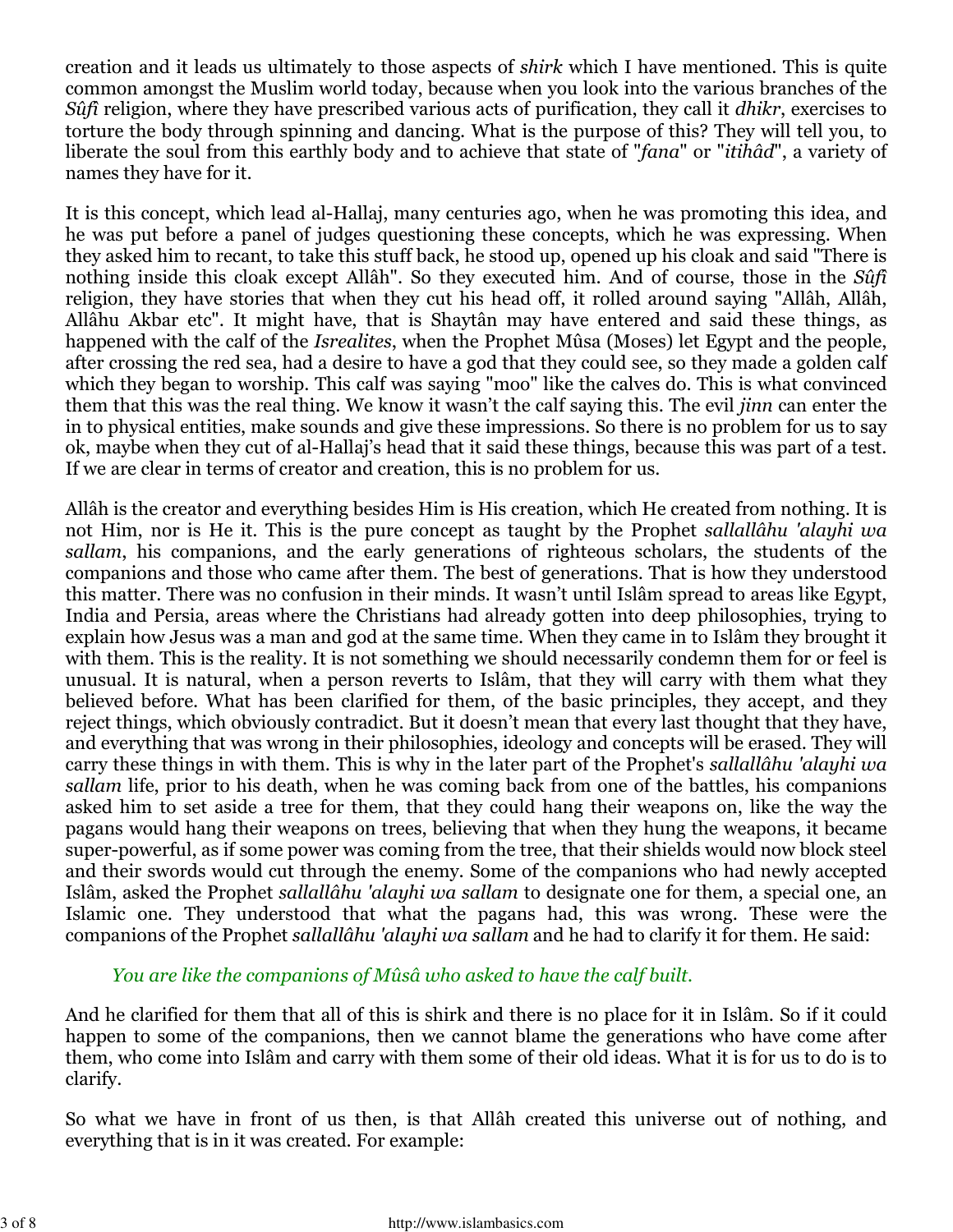# "Allâh created all things, and he is the agent, upon which, all things depend." [Sûrah 39, verse 62]

This is the reality. This is stressed for us, in order for us to realize that ultimately, all good, all evil, that takes place in the world, only takes place by the permission of Allâh. Therefore we should not seek any other channels to protect ourselves from evil, or to gather for ourselves good, as people commonly do today. They will go to fortunetellers, this is big business today, all the magazines have various forms of fortunetellers like dial a horoscope etc. in a society that has lost touch with Allâh, this is what is open to them. Allâh has stressed for us that no calamity will befall us except by Allâh's permission;

# "Nothing is taking place in this world except by the permission of Allâh."

And the Prophet sallallâhu 'alayhi wa sallam further emphasized this principle by saying;

"If the whole of mankind gathered to do some thing to help us, they could help in anything which Allâh had not already written for us. And if the whole of mankind gathered together to harm us, then they would not be able to harm with anything which Allâh had not already written for us."

Therefore what is required of us is to depend on Allâh, put our trust in Allâh. This is what we have to draw out of this attribute of Allâh being the creator. This creation exists because of that attribute. Its practical significance to us lies in putting our trust in Allâh.

There is another aspect, besides the fact that the creation exists because Allâh is the creator. We can also see from what the Prophet sallallâhu 'alayhi wa sallam has informed us, that in the creation there is manifestation of Allâh's attributes of mercy, forgiveness, kindness etc etc. Allâh created man in paradise, they disobeyed Allâh, but Allâh had taught them how to repent, how to turn back to him and seek his forgiveness, then he would forgive them. Having done that, they were forgiven, Adam became the first prophet, and mankind was absolved of that sin. The story of Adam and Eve is the story of human existence. Human beings are given a consciousness of Allâh. When Allâh created all human beings, as he states in the Qur'ân, he took from Âdam (Adam) all of his descendents, and made them all bear witness that Allâh is their Lord. So we are all born with that consciousness. He has also given us a consciousness of what is right and what is wrong.

#### "We have inspired each and every soul to an awareness of corruption and righteousness."

Allâh gave revelation through his commandments, not to eat of the tree. However, human beings forget. And when they forget Allâh then they fall into sin. We can absolve ourselves of that sin by means of repentance, and Allâh forgives us when we repent sincerely. The Prophet sallallâhu 'alayhi wa sallam said;

"The one who repents is like the one without sin."

"If you did not commit sins and turn to Allâh seeking his forgiveness, then he would replace you with another people who would sin, ask Allâh's forgiveness and he would forgive them."

So in our sinning and asking Allâh's forgiveness, the attribute of Allâh's mercy and forgiveness becomes manifest. Allâh knew what we were going to do before he created us, he knew that he was creating a species who would sin. If he didn't wan t them to sin, if it was not his intention to permit them to sin, then he could have created angels, more angels. But the had already created angels, so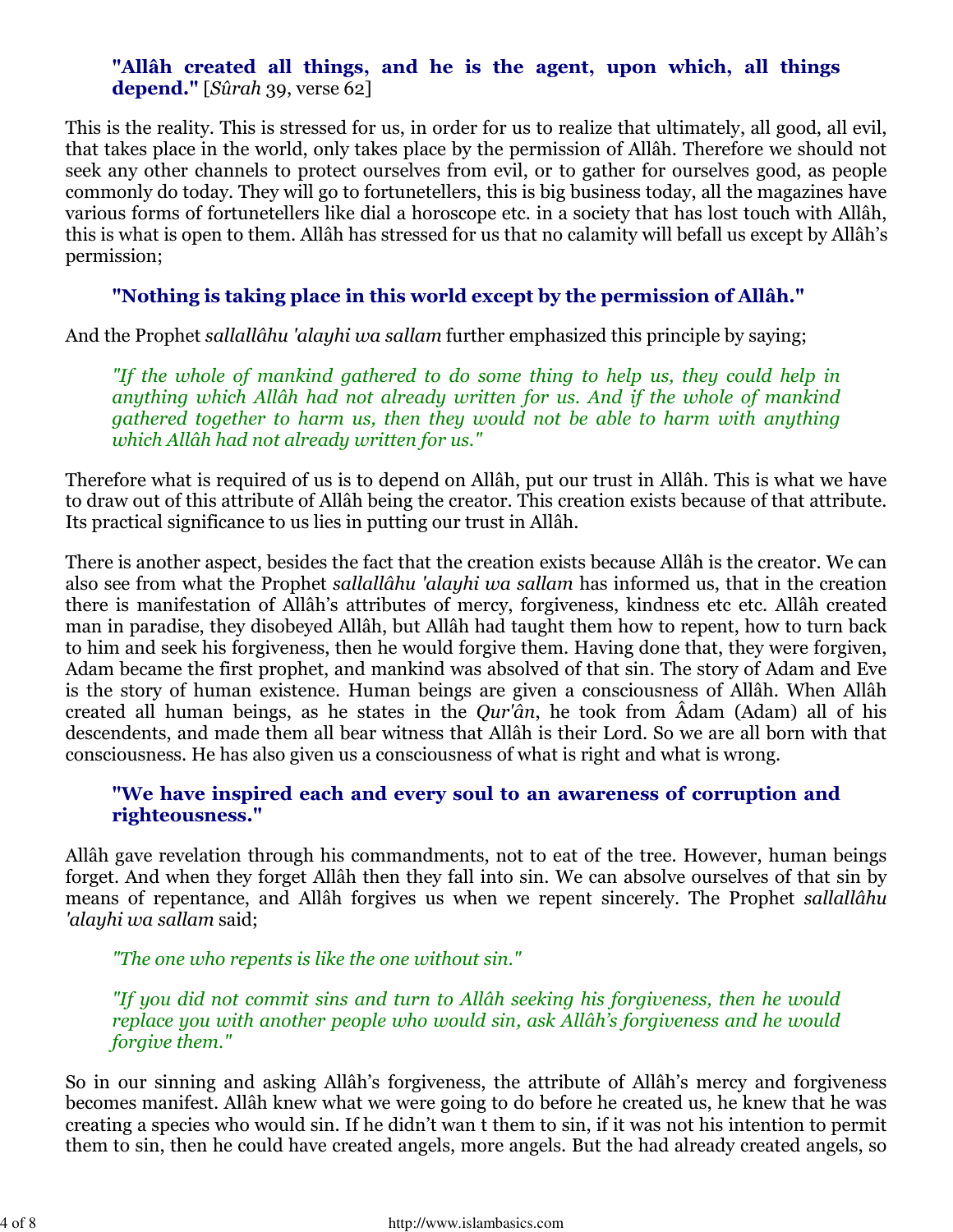he chose to create a being, that would disobey his commandments through forgetfulness or just simple disobedience, but would turn back to him in repentance, and his attribute of forgiveness would become manifest. Similarly, his mercy;

The Prophet sallallâhu 'alayhi wa sallam is quoted as saying that when Allâh created the universe, He made an obligation on Himself, recorded in a document, kept by Him, that "My mercy precedes my wrath." He sallallâhu 'alayhi wa sallam also was reported as saying;

"Allâh created mercy with a hundred parts. One of which was sent down upon the jinn and human beings and other living creatures. It is out of this one part that they love each other, show kindness to one another, and even the animals treat their offspring with affection. Allâh has reserved the remaining ninety-nine parts for his true worshippers on the Day of Judgment."

This is the mercy of Allâh manifest in his creation. What is also manifest in creation, in the act of creation, the creation of man, is his attribute of justice, fairness, which comes out as the judgment at the end of this world. I am sure we have all read the ahadîth in which the Prophet sallallâhu 'alayhi wa sallam said:

"Allâh created some people for hell and some people for paradise."

For allot of people, this is something very heavy. And the companions, they asked the prophet sallallâhu 'alayhi wa sallam then what is the point in doing good deeds? If Allâh created some for heaven and some for hell then what is the pin in doing anything? It has already been decided. The Prophet sallallâhu 'alayhi wa sallam said:

#### "Each one of you will find it easy to do what he was created for."

So if you choose the evil way, you find it easy and you carry on in that way, then that was what you were created for. But ultimately it is your choice. You choose hell. The fact hat Allâh has recorded, before anything was created, who would be in hell and who would be in heaven does not change the fact that it is we who choose. The judgment is only to manifest to those who go to hell, that they deserve to be in hell. It is only for them basically. Because if Allâh created you, and put you in paradise, with all that is in paradise, and you see those people in hell suffering, are you going to ask Allâh, why did you put me in paradise? No. your going to say "all praise be to Allâh!" you don't want to question or to wonder, all you will be is ecstatic that you are of those in paradise. So the judgment is not for you, it is for those who are going to hell. If you happen to be amongst those who were created for and put in hell, you would say, why me? Why did you put me in hell? And Allâh would say; because you would have done so and so in your life. But you would say; no, no I wouldn't. If you give me a chance I would do good deeds. You would not give up arguing.

So Allâh has allowed us to live out our lives. So when we stand before him, our book of deeds is spread before us, we know without a shadow of a doubt, that we chose hell. That Allâh's judgment is just. There is no injustice in it, in any way shape or form. Allâh says he oppresses no one. We will know that we chose hell.

And the only thing that remains for us, and I pray that it is not in fact us, who are going to hell, is to beg Allâh for another chance. Allâh says;

#### "If you cold only see when the sinners will bow their heads before their lord, saying; O Lord, we have now seen and heard, so send us back and we will do righteous deeds. Verily, we now believe with certainty."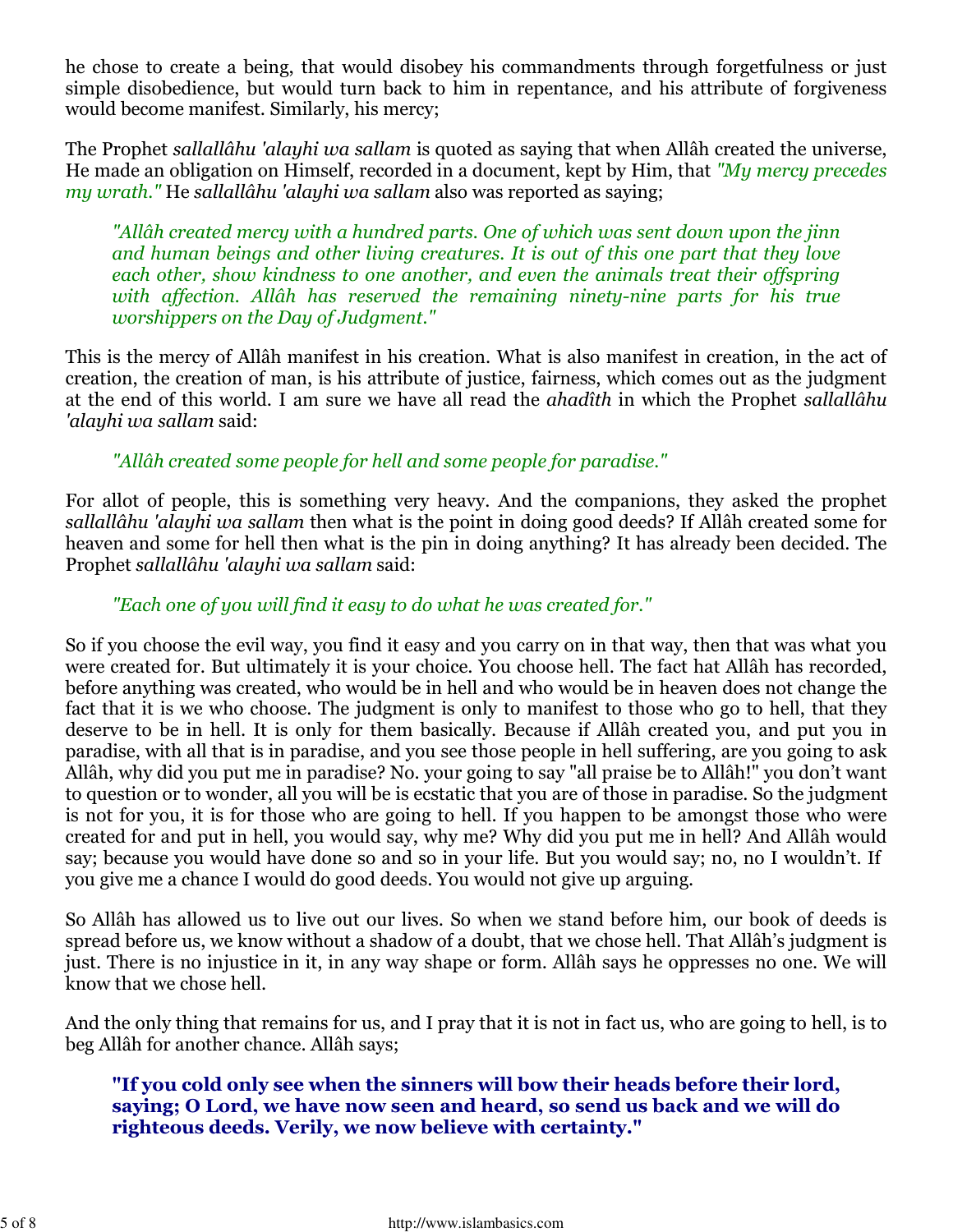This is the only response, which will be left for them. Or as Allâh said;

"And those whose light scales of good deeds, they ruined themselves and they will be in hell eternally. The fire will burn their faces, and they will grin with disfigured lips, I will say to them; Were My Verses not recited to you, and you rejected them? They will reply; Our Lord, our misery overcame us and we were a people astray. Our Lord, bring us out of this, and if we ever return we will truly be unjust."

When we die, there remains behind us a barrier, the *Barzakh*, none of us will come back, it is a one-way ticket. Those poor individuals who think they will get another chance, this is the new age religion, they think it is new, but it is just plain old Hindu delusion, that when you die, you get another chance to come back again. The effects of this actually, among Hindus, where I am in the UAE, there are a lot of Hindus here, everyday in the news paper you read about a Hindu man or woman who ties a rope to a ceiling fan, which is found in many of the homes, put it around their neck, kicked away the chair and passed out of this world. Suicide is common amongst them. Why? Because they think they have another chance. It will be a rude awakening for them when they meet the angel of death and find themselves in the next life, realizing that there is no coming back.

In the creation of man is manifest the grace of Allâh. This is a particular point which all of us should reflect on and be thankful to Allâh for. His grace, and Christians, they like to refer to us Muslims as those who don't believe in the grace of God, we are those who look at God's judgment and it is just about deeds, you do good then you go to heaven, you do bad and you go to hell, that is it, no grace there at all. For them the grace of God is there for all those who accept that he became a man, and was crucified by man, to provide salvation for human beings who's sins had become so great that they could not remove that sin through any act themselves. So it was with the spilling of the "Blood of God" that we could be absolved of our sins. For them, if you accept that God spilt his blood for mankind's salvation, then you have earned the grace of God. Does not matter what you do as long as you have accepted this belief in the grace of God.

Muslims also believe in the grace of God. Actually it plays a major and significant role. Often it is not stressed but it is important for us to realize how the grace of Allâh is manifest in our creation. The Prophet sallallâhu 'alayhi wa sallam said;

"Observe moderation, but if you fail, try to do as much as you can moderately and be happy. For none of you will enter Paradise only because of his deeds."

Of course when the companions heard that they said;

"O messenger of Allâh, not even you? And the prophet sallallâhu 'alayhi wa sallam said, not even me. Were it not that Allâh wrapped me in his mercy. And bear in mind that the deed most loved by Allâh is one done constantly even if it is small"

What does this mean? It means that God's grace is manifest in our lives in that were He to call us to account, one good deed, one evil deed, equal to each other, then we would not enter paradise, not even the prophets of Allâh. But Allâh through his grace and mercy has multiplied the value of the good deeds. Allâh says;

"Whoever brings a good deed, shall the value of ten like it. And whoever brings an evil deed will be punished with one like it. And they will not be wronged." [Sûrah Âl-'Imrân, verse 160]

This is Allâh's grace. Good deeds erase evil deeds. One good deed will erase at least ten evil deeds.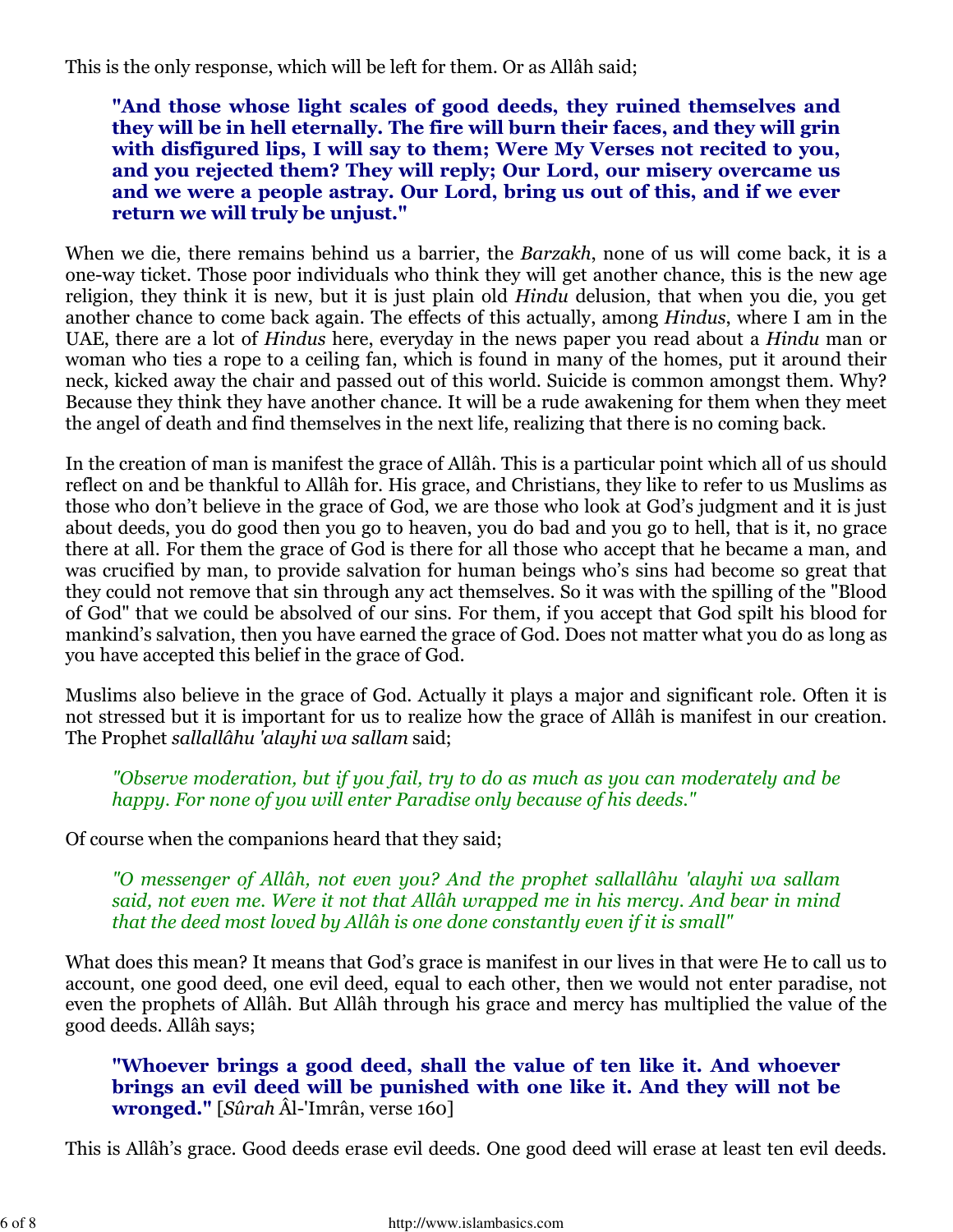Allâh's grace is not arbitrary, simply because you say I believe you have his grace, no matter what you do, no. The more good you do, the more of his grace is manifest in you. If you chose evil and reject the good, then you don't receive His grace, it doesn't matter what you say. If you say, I am a Muslim, I believe, but really you don't believe, it is just some words you are saying, them you will not be subject to the grace of Allâh.

So the creation is a manifestation of Allâh's attribute of being the creator. In the creation of man within the scheme of things, there is manifest Allâh's attribute of mercy, his attribute of justice and this is the reason for the creation of man from the point of view of Allâh. From human perspective, why did God create man in terms of for what purpose? Then this is the one we all know and are familiar with;

"We did not create the jinn and men except to worship us" [Sûrah adh-Dhariyyat, verse 56)

So relative to Allâh, we were created in a means or a way in which Allâh has chosen to manifest his attributes of creation, mercy, grace etc and he could have chosen another one. But relative to us as human beings, we know that our purpose is to worship Allâh. As we said, Allâh does not need our worship, a Allâh didn't need to create. When he created us to worship him, he didn't create us, out of a need for our worship, because Allâh has no needs. In a famous hadîth qudsî in which Allâh says;

If all of you, jinn and mankind, were to worship like the most righteous amongst you, it would not increase the dominion of Allâh in any way shape or form. And if all of us, jinn and mankind ...

Therefore when we look for the purpose of worship, we have to look into man. Allâh created us to worship him, because we need to worship him. It is something he has given us as a means of benefiting ourselves. We are the ones who benefit from it. Worship has been established, fundamentally for the growth, the spiritual growth of man. This growth takes place through the remembrance of Allâh. When you look at all the different aspects of worship, you will see the core of it is focused on the remembrance of Allâh.

# "Establish the prayer for My remembrance."

This is the essence for the consciousness of God. Allâh says that he has:

# "…prescribed for us fasting, as he prescribed it for those before us, so that we may fear him."

Worship is there for us to remember Allâh. And it is in the remembrance of Allâh, that we achieve that consciousness. Because it is when we forget Allâh, that Shaytân causes us to disobey Allâh and fall into sin. So it is only in His remembrance that we can attain salvation. All of the various acts of worship from saying "Bismillâh" when we eat is to help us remember Allâh in order to grow spiritually.

Allâh has said that he has created us to test us, to see which of us is best in deeds. He is not testing us to know, in the sense that he doesn't already know, but this world is a test for us in order again that we can grow spiritually.

We cannot develop this spiritual characteristic of generosity unless some of us have more then others and then we are required to give of the wealth we have. When we give, we grow. Similarly, if we were not in a position where others had more then us then we wouldn't have the ability to